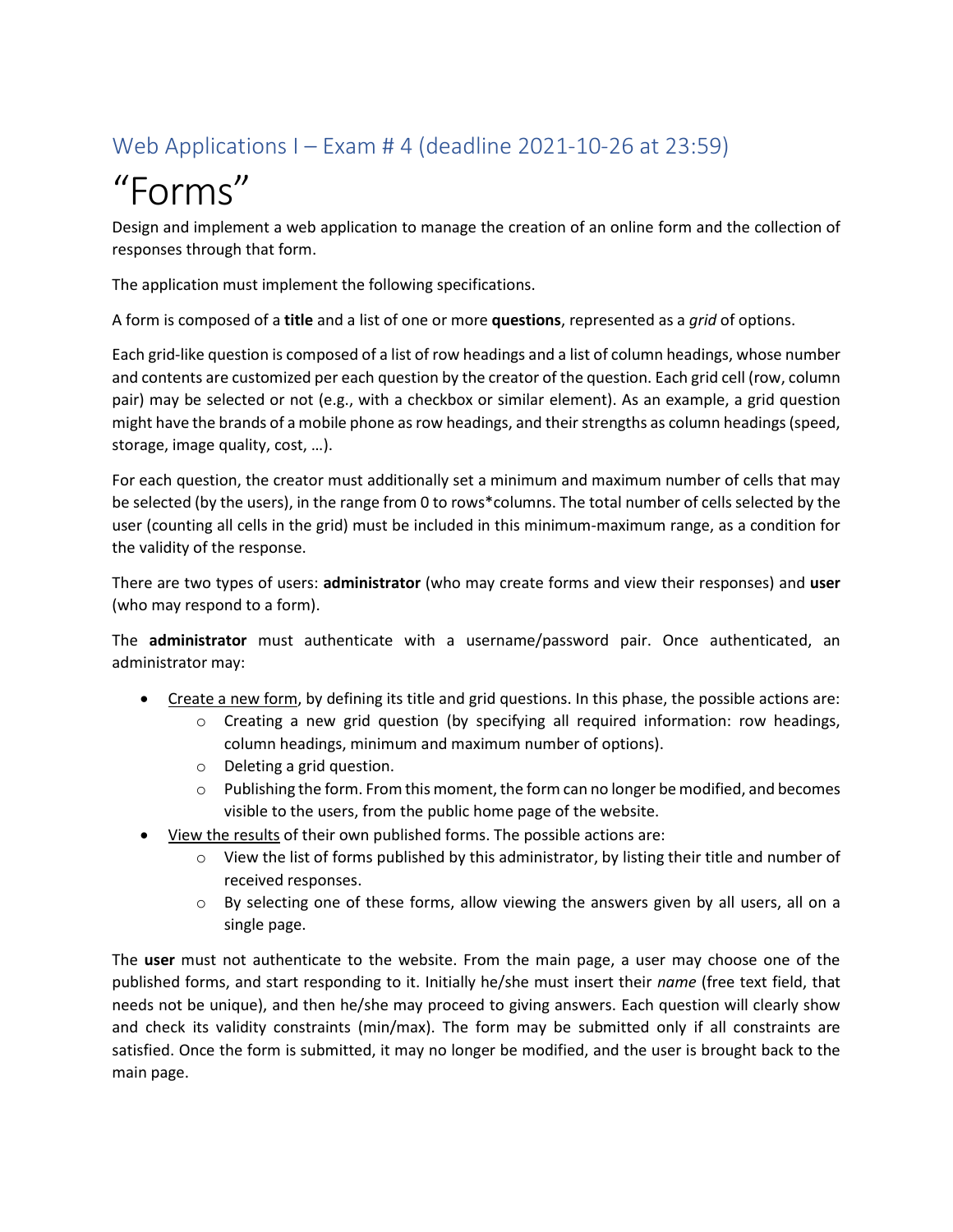#### Project requirements

- The application architecture and source code must be developed by adopting the best practices in software development, in particular those relevant to single-page applications (SPA) using React and HTTP APIs.
- The project must be implemented as a React application, that interacts with an HTTP API implemented in Node+Express. The database must be stored in a SQLite file.
- The communication between client and server must follow the "React Development Proxy" pattern, and React must run in "development" mode.
- The root directory of the project must contain a README. and fine, and have two subdirectories (client and server). The project must be started by running the two commands: "cd server; nodemon server.js" and "cd client; npm start". A template for the project directories is already available in the exam repository, You may assume that nodemon is already installed globally.
- The whole project must be submitted on GitHub, on the same repository created by GitHub Classroom.
- The project must not include the node\_modules directories. They will be re-created by running the "npm install" command, right after "git clone".
- The project may use popular and commonly adopted libraries (for example day, is, reactbootstrap, etc.), if applicable and useful. Such libraries must be correctly declared in the package.json file, so that the npm install command might install them.
- User authentication (login) and API access must be implemented with passport. js and session cookies. No further protection mechanism is required. The user registration procedure is not requested.
- The project database must be implemented by the student, and must be pre-loaded with *at least two* administrators (who created at least 1 form each), and *at least four responses* (at least two to the same form).

### Contents of the README.md file

The README.md file must contain the following information (a template is available in the project repository). Generally, each information should take no more than 1-2 lines.

- 1. A list of 'routes' for the React application, with a short description of the purpose of each route
- 2. A list of the HTTP APIs offered by the server, with a short description of the parameters and o the exchanged objects
- 3. A list of the database tables, with their purpose
- 4. A list of the main React components
- 5. A screenshot of **the page for creating a form, showing two questions**. This screenshot must be embedded in the README by linking an image committed in the repository.
- 6. Username and password of the administrators, and the list of surveys created by each of them.

#### Submission procedure (important!)

To correctly submit the project, you must:

• **Be enrolled** in the exam call.